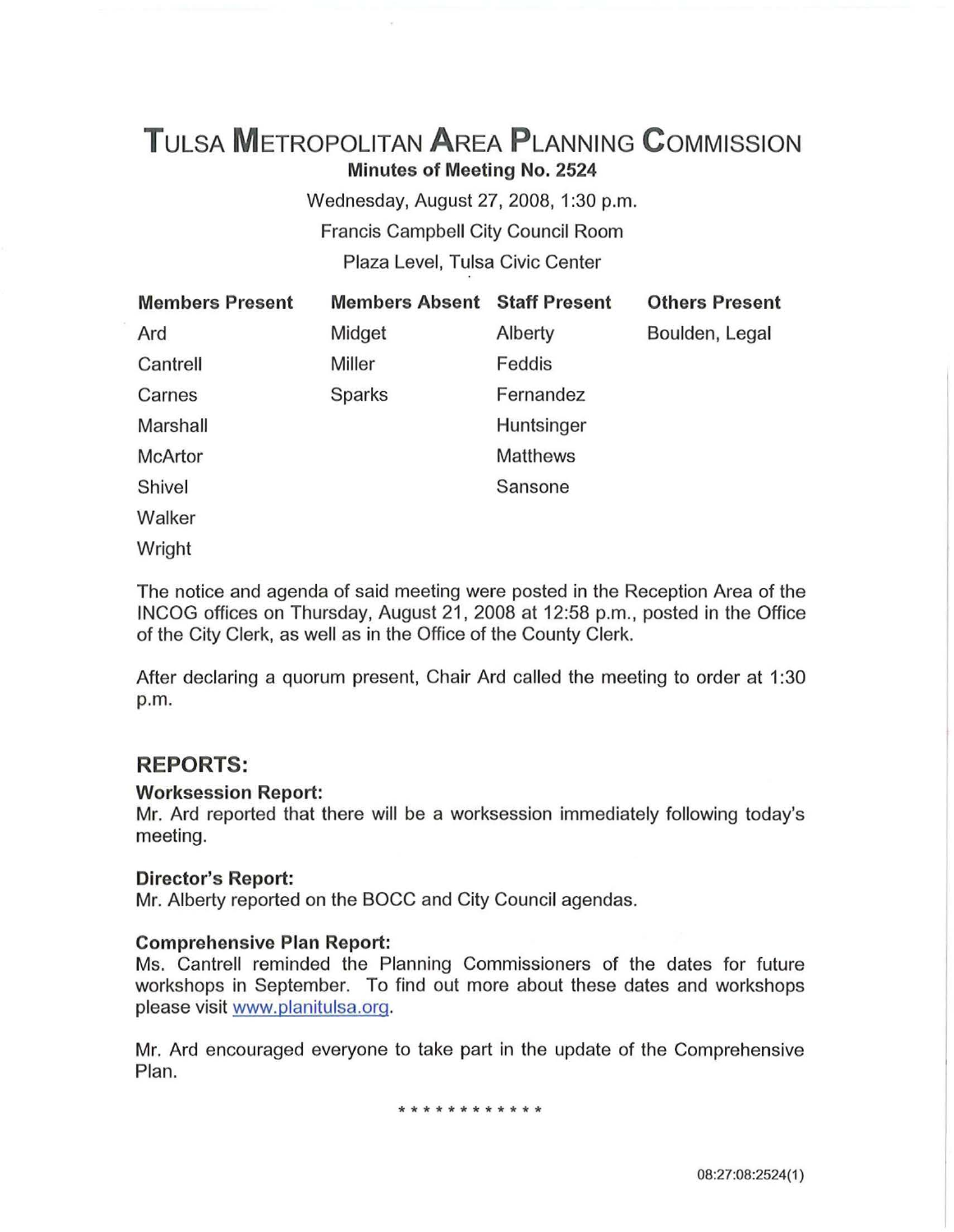Mr. Ard read the opening statement and rules of conduct for the TMAPC meeting.

\* \* \* \* \* \* \* \* \* \* \* \*

Mr. Ard announced that the following items have been withdrawn from the agenda:

11. **LS-20235-** James Coulson (1223)/Lot-Split (County)

West of North Cincinnati Avenue and North of East 91<sup>st</sup> Street North, 9254 North Cincinnati Avenue

## **STAFF RECOMMENDATION:**

Applicant has withdrawn this application.

\* \* \* \* \* \* \* \* \* \* \* \*

12. **Z-5903-SP-1d- Sisemore Weisz & Associates** (PD-18c) (CD-8) 6413 South Mingo Road (Corridor Plan Minor Amendment) (Staff requests a continuance to 9/3/08.)

## **STAFF RECOMMENDATION:**

Applicant has withdrawn this application.

\* \* \* \* \* \* \* \* \* \* \*

# **CONSENT AGENDA**

All matters under "Consent" are considered by the Planning Commission to be routine and will be enacted by one motion. Any Planning Commission member may, however, remove an item by request.

1. **LC-116-** Tulsa Habitat For Humanity (9233)/Lot- (PD 8) (CD 2) **Combination** 

South of West 55<sup>th</sup> Street and East South 38<sup>th</sup> Avenue, 3724 West 55<sup>th</sup> Street South

2. **LC-117-** Tulsa Habitat For Humanity (9233)/Lot- (PD 8) (CD 2) **Combination** 

North of West 55<sup>th</sup> Place and East of South 38<sup>th</sup> Avenue, 3721 West 55<sup>th</sup> Place South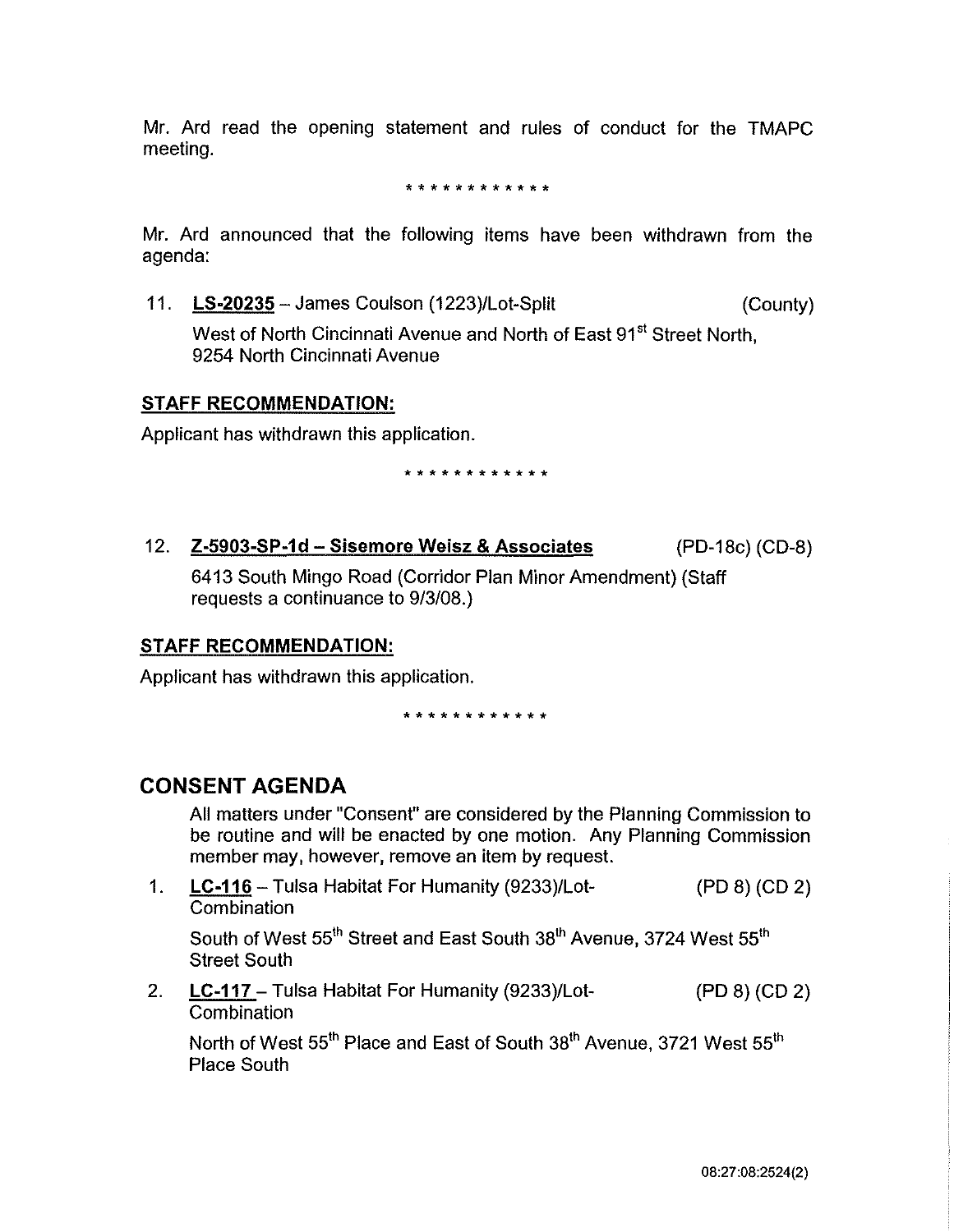- 3. **LS-20244**  Sollee, LLC (8406)/Lot-Split (PD 18) (CD 8) Northeast corner of South Mingo Road and East 71<sup>st</sup> Street, 71 Mingo **Center**
- 4. **LS-20245**  Sollee, LLC (8406)/Lot-Split (PD 18) (CD 8) Northeast corner of South Mingo Road and East 71<sup>st</sup> Street. 71 Mingo **Center**
- 7. **PUD-550-3- Whistler Sign Company, LLC** (PD-5) (CD-5)

Southeast corner of 21<sup>st</sup> Street South and South 91<sup>st</sup> East Avenue (Minor Amendment to add an LED message center to an existing and previously approved outdoor advertising billboard sign.)

# **STAFF RECOMMENDATION:**

The applicant is requesting a minor amendment to add an LED message center to an existing and previously approved Outdoor Advertising/Billboard (OA) sign.

Approval of the detail site plan for the existing sign was granted by the TMAPC in January 2008 (see attached Exhibit A). The applicant now proposes to add an LED message center in the same location as previously approved. The overall height of the sign and display surface area will also remain the same (see Exhibit B). In addition to the general PUD and Zoning Code requirements for outdoor advertising signs the sign must also adhere to the additional requirements of Section 1221-G of the Zoning Code attached herein as Exhibit C, as well as, have spacing re-verified by the City of Tulsa Board of Adjustment (BOA).

Therefore staff recommends **APPROVAL** of minor amendment PUD-550-3 subject to proof that the spacing re-verification by the BOA be submitted to the City of Tulsa Zoning Official prior to the release of any construction permits.

Note: Approval of a minor amendment does not constitute detail site, landscape or sign plan approval.

## 8. **PUD-481-11 -Brandon Moydell** (PD-18c) (CD-7)

Northwest corner of 71<sup>st</sup> Street South and U.S. 169 (Minor Amendment to increase the permitted height of a ground sign from 4.6 feet to 20 feet for the construction of a ground sign at the southwest corner of the subject property.)

## **STAFF RECOMMENDATION:**

The applicant is requesting a minor amendment to increase the permitted height of a ground sign from 4'6" to 20' for the construction of a ground sign at the southwest corner of the property.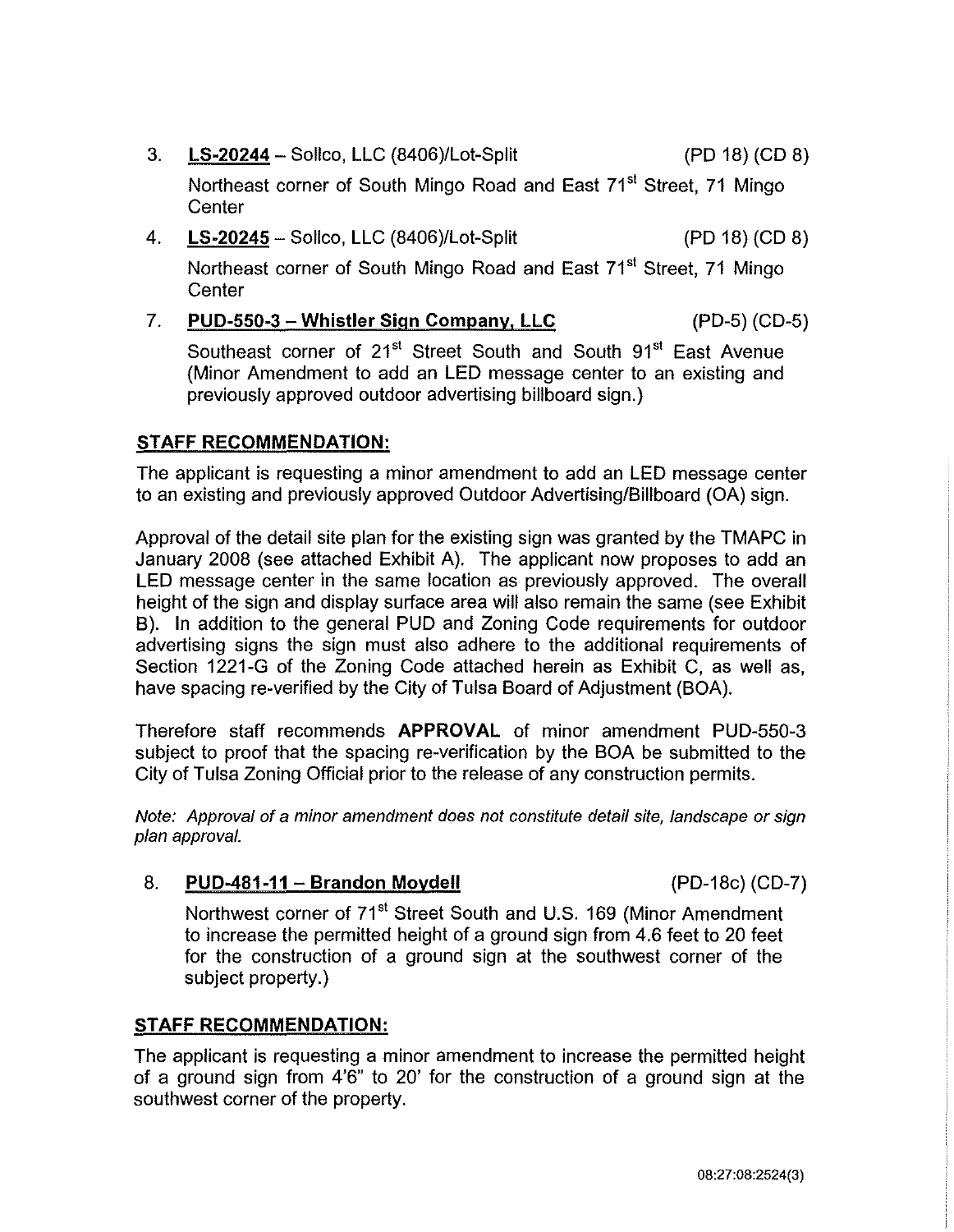In December 1993, the TMAPC approved minor amendment PUD-481-4 permitting two ground signs: one at the northeast corner of the site along U.S. 169 with 96 square feet of display surface area (dsa) at 20 feet tall and another at the southwest corner of the site, 4'6" tall with 27 square feet (SF) dsa.

Please refer to Exhibit A which is a photo of the existing sign on the northeast corner of the site, along U.S. 169. This sign is 20 feet tall with a dsa of 47.86 SF. It is the applicant's intention to replicate this sign on the southwest corner of the lot along 71<sup>st</sup> Street.

Current PUD development standards allow the northeast sign to be 96 square feet in dsa and the other to be 27 square feet dsa for a total, in the aggregate, of 123 square feet dsa. The applicant's proposal is to keep the dsa for both signs, in the aggregate, to 96 square feet or less. The southwest sign is approximately 280' from the centerline of  $71<sup>st</sup>$  Street South making a 4'6" sign difficult to see from 71<sup>st</sup> Street. Straight CS zoning would permit one sign for each arterial street frontage at a maximum height of 25' tall. CS zoning also permits signs to be up to 40' high, so long as the setback for the sign is increased one foot for every foot over 25-feet tall. Given the proximity of the lot immediately adjacent to an elevated section of U.S. 169, staff finds a height increase could be warranted.

Since the sign, which is permitted at the southwest corner of the site, is approximately 280' from  $71<sup>st</sup>$  Street South (a primary arterial street), adjacent to U.S. 169, and the dsa for both signs will remain less than what is permitted for the northeast sign, staff recommends **APPROVAL** of minor amendment PUD-481-11 allowing the ground sign at the southwest corner of the lot to be 20-feet tall and allowing a dsa for both ground signs on the lot in the aggregate not to exceed 96 square feet of dsa.

Note: Approval of a minor amendment does not constitute detail site, landscape or sign plan approval.

## **TMAPC COMMENTS:**

Mr. Ard requested that Items 5, 6 and 9 be removed from the consent agenda.

### **The Planning Commission considered the consent agenda.**

### **There were no interested parties wishing to speak.**

### **TMAPC Action; 8 members present:**

On **MOTION of CARNES,** TMAPC voted **8-0-0** (Ard, Cantrell, Carnes, Marshall, McArtor, Shivel, Walker, Wright "aye"; no "nays"; none "abstaining"; Midget, Miller, Sparks "absent") to **APPROVE** the consent agenda Items 1 through 4 and Items 7 and 8 per staff recommendation.

#### \* \* \* \* \* \* \* \* \* \* \* \*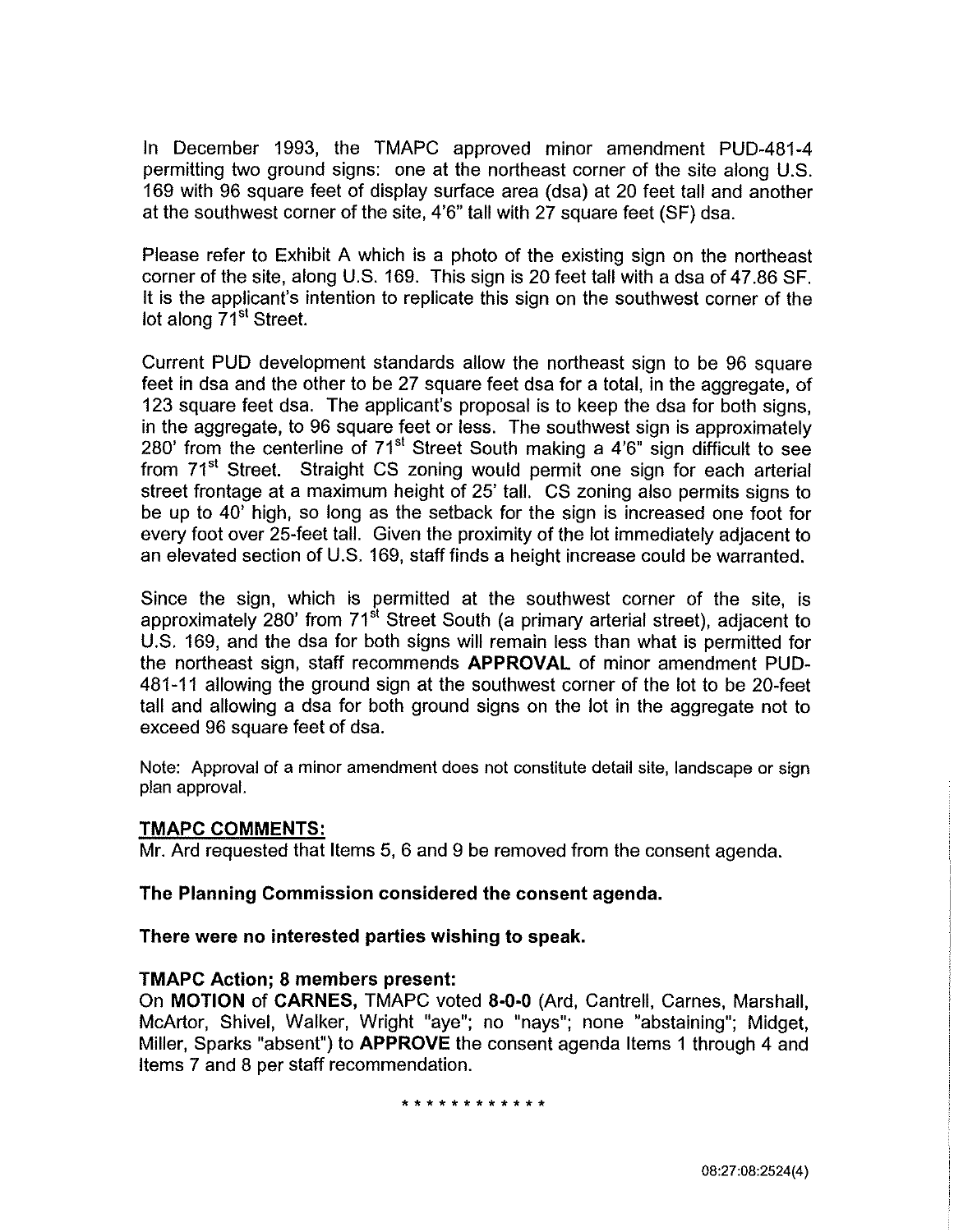# **CONSIDERATION OF ITEMS REMOVED FROM THE CONSENT AGENDA**

5. **South Town Market-** (8324) Final Plat (PD 26) (CD 8) Northeast corner of East 101<sup>st</sup> Street South and Memorial Drive

## **STAFF RECOMMENDATION:**

This plat consists of seven lots in one block on 21 acres.

All release letters have been received and staff recommends **APPROVAL.** 

### **Interested Parties Comments:**

**Brian Talkington,** 8814 East 96<sup>th</sup> Street, 74133, representing the residents of Ridge Pointe HOA, stated that he is concerned about the total square footage that has been approved due to an advertising sign by the developer claiming to build 275,000 SF of retail center. He reminded the Planning Commission that the City Council approved the subject property for 259,410 SF.

### **TMAPC COMMENTS:**

Mr. Alberty stated that regardless of what the sign states it is approved for 259,410 SF and that is all that can be permitted by the City of Tulsa. The permit has to comply with the detail site plan that has already been approved. The site plan was only approved for 259,410 SF.

Mr. Talkington requested that the sign be changed immediately. He expressed concerns with the developer following he approval without being inspected.

Mr. Alberty assured Mr. Talkington that the City will inspect it and under a PUD it is inspected. The permit can't be issued for a total square footage of more than 259,410 SF. The plat has a covenant under their deed of dedications for the maximum number of square feet. Possibly whoever painted the sign or whoever instructed the person to paint the sign had the wrong information.

Mr. Ard stated that he doesn't believe the Planning Commission has any way to force the owner to change the sign. The sign has no merit, as far as reality of what can be developed.

Mr. Ard asked Mr. Steele (in the gallery) if Public Works is able to do anything about the sign. Mr. Steele inaudible.

### **Interested Parties Comments:**

**Joseph Wallis, 8618 East 100<sup>th</sup> Place, 74133, questioned the process and** whether a stormwater plan has been approved. He indicated that he emailed INCOG and Public Works questioning if plans had been submitted. Mr. Wallis submitted several documents from Subdivision Regulations and emails (Exhibit A-1) regarding a final construction plan being submitted prior to or simultaneously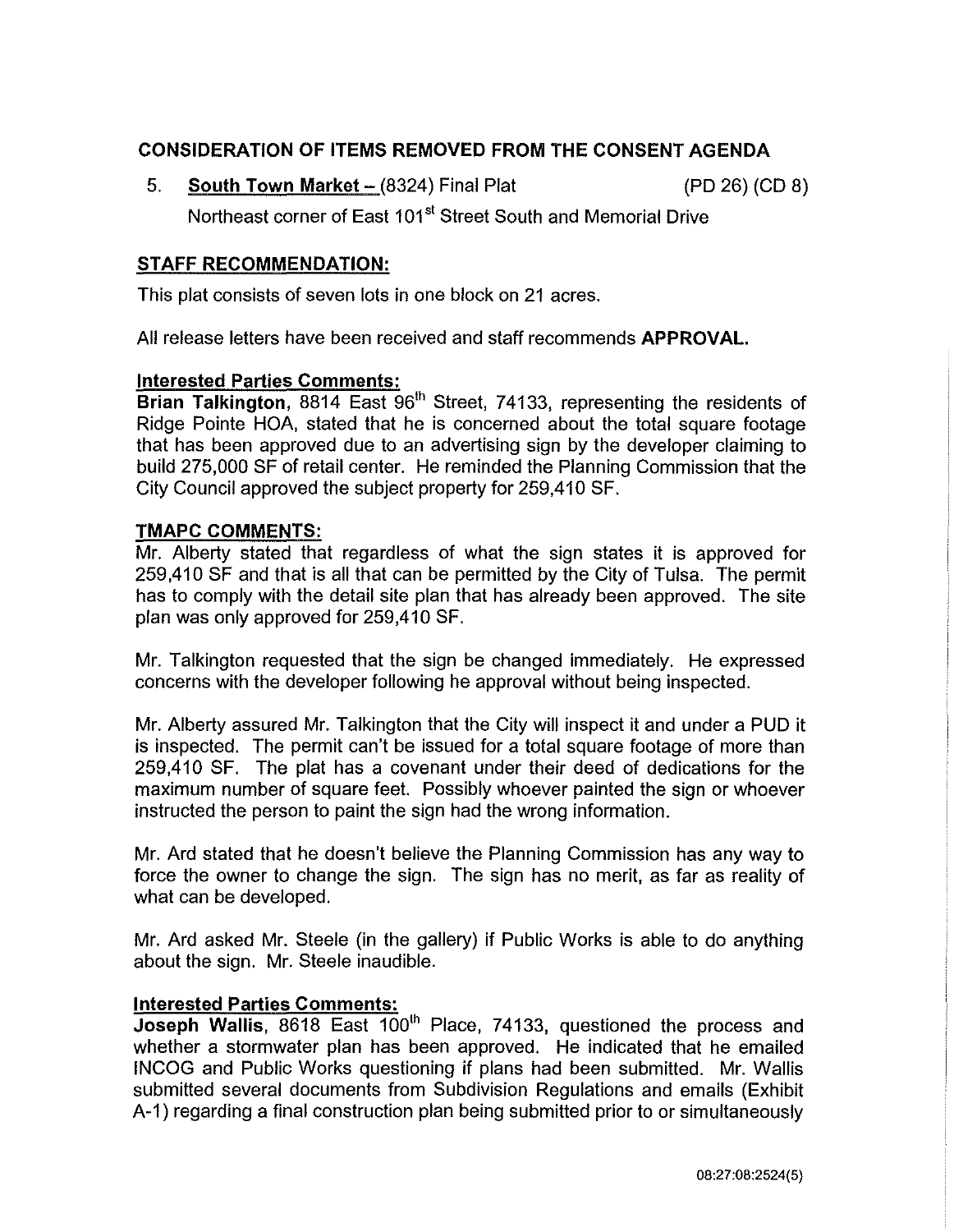with a final plat application. Mr. Wallis stated that there is an exception that, with the concurrence of an appropriate City Department, the final construction plan can be deferred and he believes that this is typically done. He assumes that the Planning Commission can approve the final plat and delay the final construction plan requirement. He questioned if all of the PUD release letters have been signed because there was some additional language that was added at the last minute pertaining to the northeast entrance. He asked if the **PUD** release letters are a part of the final plat and if it is then the Planning Commission couldn't actually make the exception to delay the final construction plans and not be able to approve this final plat today.

### **TMAPC COMMENTS:**

Mr. Ard stated that Mr. Wallis's questions are outside of the technical expertise of the Planning Commission, but he can have the applicant come forward and try to answer these questions.

Mr. Carnes explained to Mr. Wallis that the developer can't get a building permit to start construction until every question has been signed off on.

Mr. Ard asked Mr. Alberty to add to Mr. Carnes's comments as to what hurdles have to be jumped for a final plat. Mr. Ard stated that Mr. Wallis brings some good points to bear. He further stated that, as far as staff knows, their office has received all the appropriate release letters and appropriate department approvals, those particular items that would allow staff to move this into a category of it being an appropriate final plat for the Planning Commission to consider and approve. In response, Mr. Alberty cited the platting process and conditions that have to be met with a preliminary plat approval and then the final plat approval. Mr. Alberty concluded that once staff receives the letters of release from the various departments and utilities, then the final plat is placed on the agenda for approval of a final plat. It doesn't mean that everything has been absolutely completed and complied with, but it means that assurances have been given. He explained that there are many levels of checks and balances before the release letters are disbursed. He further explained that after approval of the final plat it takes approximately two weeks before the plat an be filed of record.

Mr. Wallis stated that it is his understanding that the Planning Commission would have to approve this today with an exception because as far as he knows there are not final construction plans.

Mr. Ard asked Mr. Boulden if he had an opinion relating to Mr. Wallis's comments. In response, Mr. Boulden stated that he has never been a party to or known where this exception has been asked to be applied. It would be an event that would be out of his general knowledge. To his knowledge, this exception has never been applied for or utilized by the Planning Commission.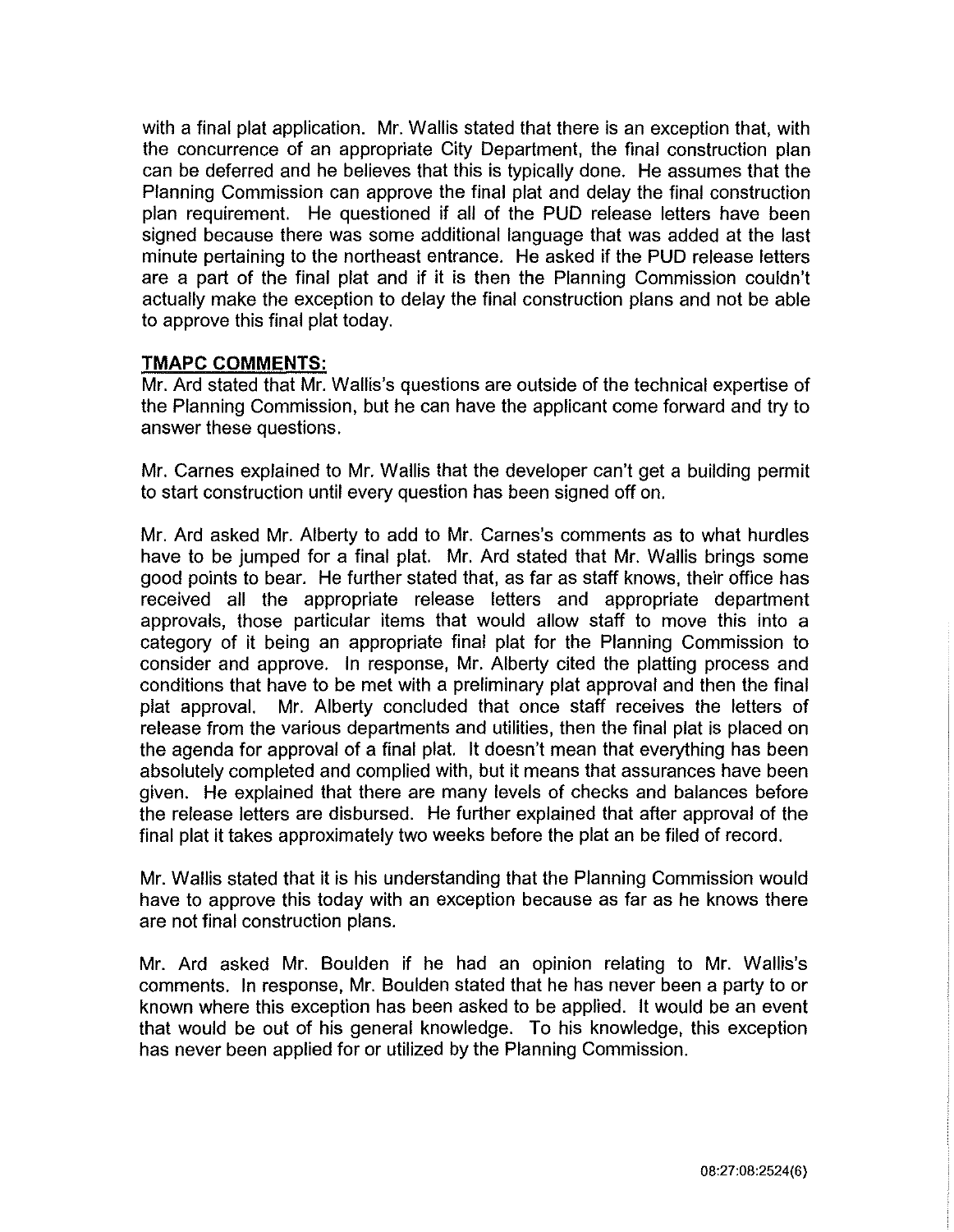Mr. Ard asked Mr. Boulden if he thinks it would be necessary for the Planning Commission to approve the final plat with a condition. In response, Mr. Boulden stated that he doesn't believe it is necessary to explicitly stated in the motion, but certainly the Planning Commission should be aware whether or not final construction plans have been submitted so it is done with that knowledge and then it is implicit in the approval that the exception is being applied.

Mr. Wallis stated that his literal interpretation is that this would require an exception made but there are no final construction plans.

### **Applicant's Rebuttal:**

**Ted Sack,** 111 South Elgin, 74120, stated that the square footage is within the covenants stating that the actual square footage allowed per the PUD is 259,410 SF. He apologized for the sign and Mr. Reynolds was made aware of the sign prior to today's meeting. He has requested that the sign be corrected.

### **TMAPC COMMENTS:**

Mr. Ard asked Mr. Sack if the Certificate of Occupancy is contingent upon the inspection of the building and making sure it meets the approved PUD. In response, Mr. Sack stated that the detail site plan will not allow the developer to go beyond the 259,410 SF. There are several checks and balances throughout the process.

Mr. Sack stated that in the platting and the final plans, probably nine times out of ten, the subdivision plats and the final plat are approved prior to the final design of the subdivision plans (water, sewer, storm sewer, drainage, etc.). The project is far enough along with the plans that each of the individual departments is satisfied to a point that they are willing to release the plat (easements, covenants, etc. are in place). This plat is no different and the project is no different from nine out of ten that are before the Planning Commission. All plats have to go through water main extension contract, sanitary sewer improvement district, stormwater and detention and all the drainage will be done through a PFPI and all is subject to approval of Development Services at the City of Tulsa. What is before the Planning Commission today is a subdivision plat and it still has approximately two more weeks before it can be filed of record. He explained that the developer is trying to proceed with the closing on the subject project, which has been delayed numerous times.

In response to Mr. Marshall, Mr. Sack listed all of the permits and inspections that take place through the development process. Mr. Sack explained the separate permits that are necessary to develop property.

Mr. Boulden stated that he believes that this is a point well taken regarding the language in the Subdivision Regulations about restrictive covenants on the plat. He asked Mr. Sack if the language is in the restrictive covenant that refers to final approval of improvement plans before a building permit is issued. In response,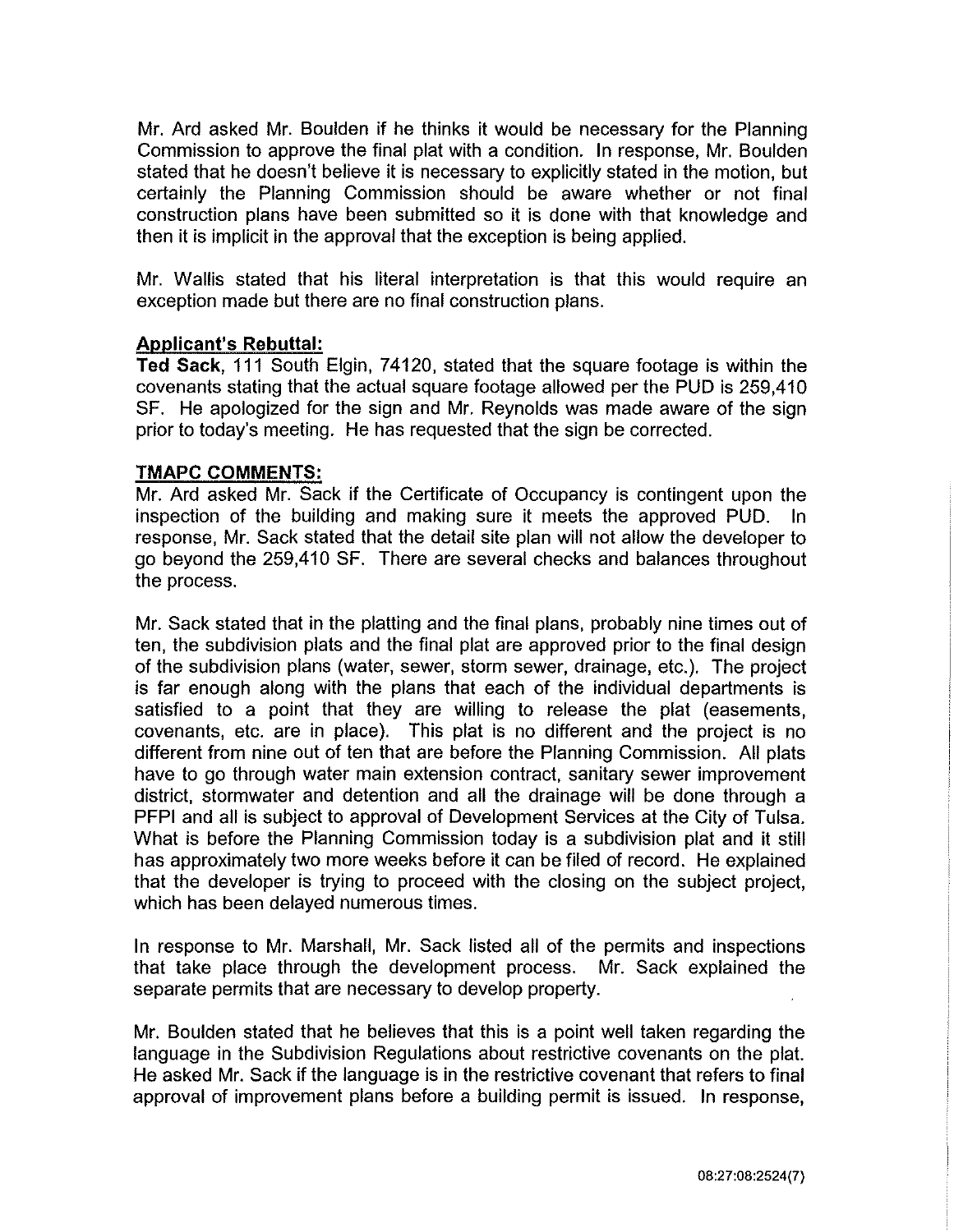Mr. Sack stated that he doesn't know. He would have to go back through it and look. Mr. Sack handed Mr. Boulden the proposed final plat language for his review.

Mr. Boulden informed the Chairman that it would take a few minutes for him to review the language. Mr. Ard determined that the Planning Commission would move to the next case and come back to the final plat.

\* \* \* \* \* \* \* \* \* \* \* \*

## 6. **PUD-597-4- Stava Building Corporation** (PD-18) (CD-8)

Northwest of the northwest corner of Mingo Road and US 169/Creek Turnpike (Minor Amendment to increase the permissible height for building mounted light standards from eight feet to 12.6 feet measured to the bottom of the light fixture.)

## **STAFF RECOMMENDATION:**

The applicant is requesting a minor amendment to increase the permissible height for building mounted light standards from eight feet to 12'6" measured to the bottom of the light fixture. The PUD as originally approved holds that, "All parking lot lighting shall be hooded and directed downward and away from adjacent residential areas. No light standard nor building-mounted light shall exceed eight feet in height and all such lights shall be set back at least 25 feet from a residential lot". The request herein is for permission to increase the height of the building mounted light standards on the north, west, and east elevations only. All other lighting requirements would remain effective.

Please refer to the attached Exhibits A and A-1. Exhibit A is a contour plot of the distance the building mounted lights will project light from the building wall toward the property lines. Exhibit A-1 represents these calculations as applied to this specific site plan as well as, the application of the Kennebunkport Formula as required by the PUD development standards. Mounted at 12'6" these wall packs will project light approximately 45 feet straight out, and approximately 48 feet to either side of the fixture.

Of greatest concern to staff is the protection of the single-family dwelling immediately adjacent to the north of this parcel. However, Kennebunkport calculations show that the light produced from these wall packs will travel approximately 48 feet from the building wall. The north-facing building wall is 69' from the property line. The wall packs also meet the minimum 25-foot setback requirement.

Therefore staff recommends **APPROVAL** of minor amendment PUD-597-4 permitting the wall pack lighting on the north, west and east elevations of Tract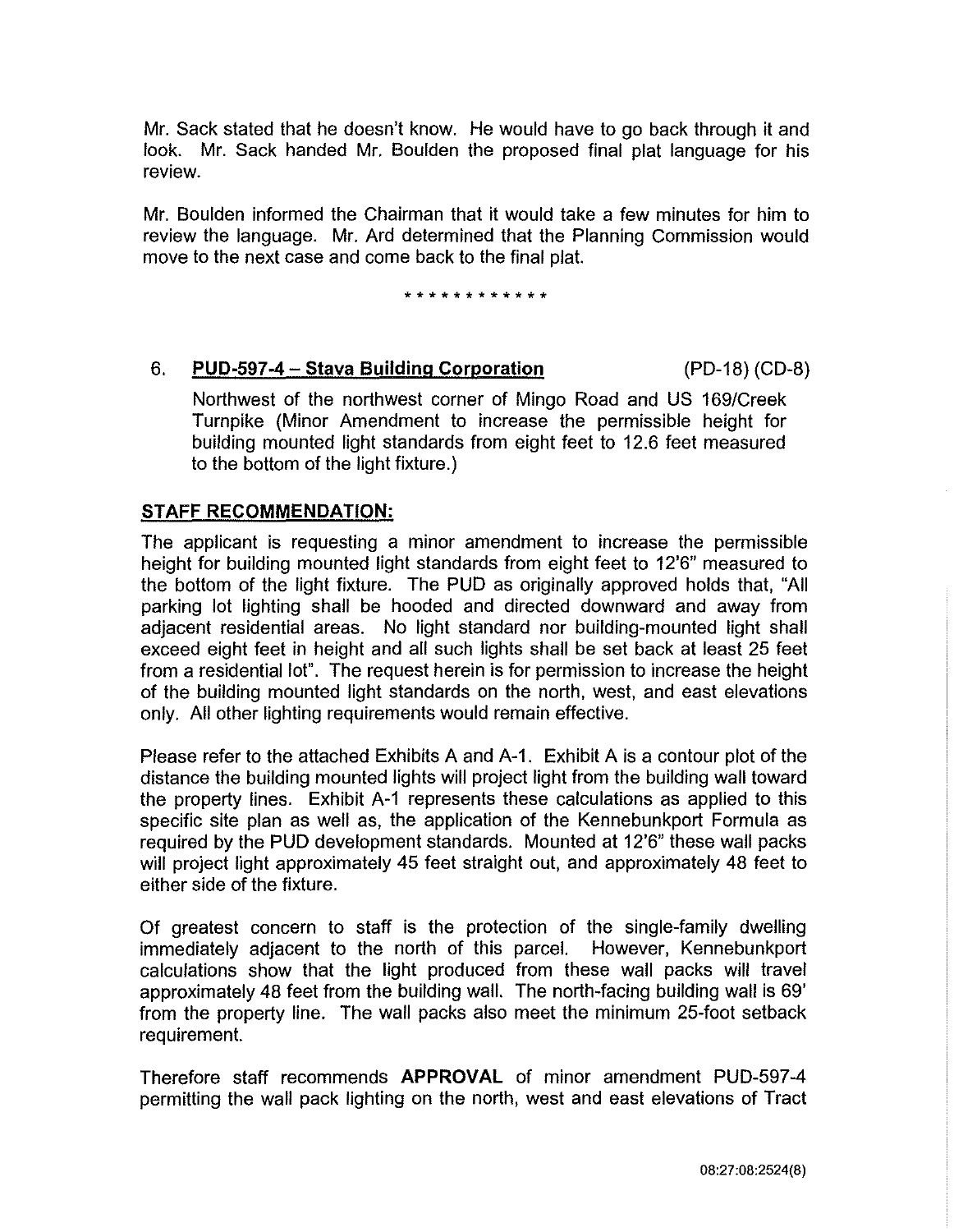1A, the western *Ya* of Lot 3, Block 1 - 9600 Mingo Office Park only with the following conditions: the light producing element of the wall packs shall be shielded and directed down and away from adjoining residential lots as to not create a nuisance, drop lenses will not be permitted and any reflected light at the north property line shall not exceed an illumination of .5-foot candles.

Note: Approval of a minor amendment does not constitute detail site, landscape or sign plan approval.

## **TMAPC COMMENTS:**

Mr. Ard apologized to staff and said that after reviewing this case, more he no longer has any particular questions.

### **There were no interested parties wishing to speak.**

### **TMAPC Action; 8 members present:**

On **MOTION of CARNES,** TMAPC voted **8-0-0** (Ard, Cantrell, Carnes, Marshall, McArtor, Shivel, Walker, Wright "aye"; no "nays"; none "abstaining"; Midget, Miller, Sparks "absent") to **APPROVE** the minor amendment for PUD-597 -4 permitting the wall pack lighting on the north, west and east elevations of Tract 1A, the western *Ya* of Lot 3, Block 1 - 9600 Mingo Office Park only with the following conditions: the light producing element of the wall packs shall be shielded and directed down and away from adjoining residential lots as to not create a nuisance, drop lenses will not be permitted and any reflected light at the north property line shall not exceed an illumination of .5-foot candles, per staff recommendation.

#### \* \* \* \* \* \* \* \* \* \* \* \*

9. **Z-6054-SP-Ga- Keller Custom Signs** (PD-18c) (CD-8)

Southwest corner of 81<sup>st</sup> Street and South Garnett Road (Corridor Plan Minor Amendment to increase the permitted number of ground signs located on the lot from one to three, to allow for the addition of directional signs at each entrance, which exceed the three square feet display surface area as defined for a sign exception as directional sign under Section 225, B-3.)

## **STAFF RECOMMENDATION:**

The applicant is requesting a minor amendment to a corridor district site plan and associated development standards to increase the permitted number of ground signs located on the lot from one to three, to allow for the addition of directional signs at each entrance which exceed the three (3) square feet in display surface area (dsa) as defined for a sign exception as a directional sign under Section 225, B-3.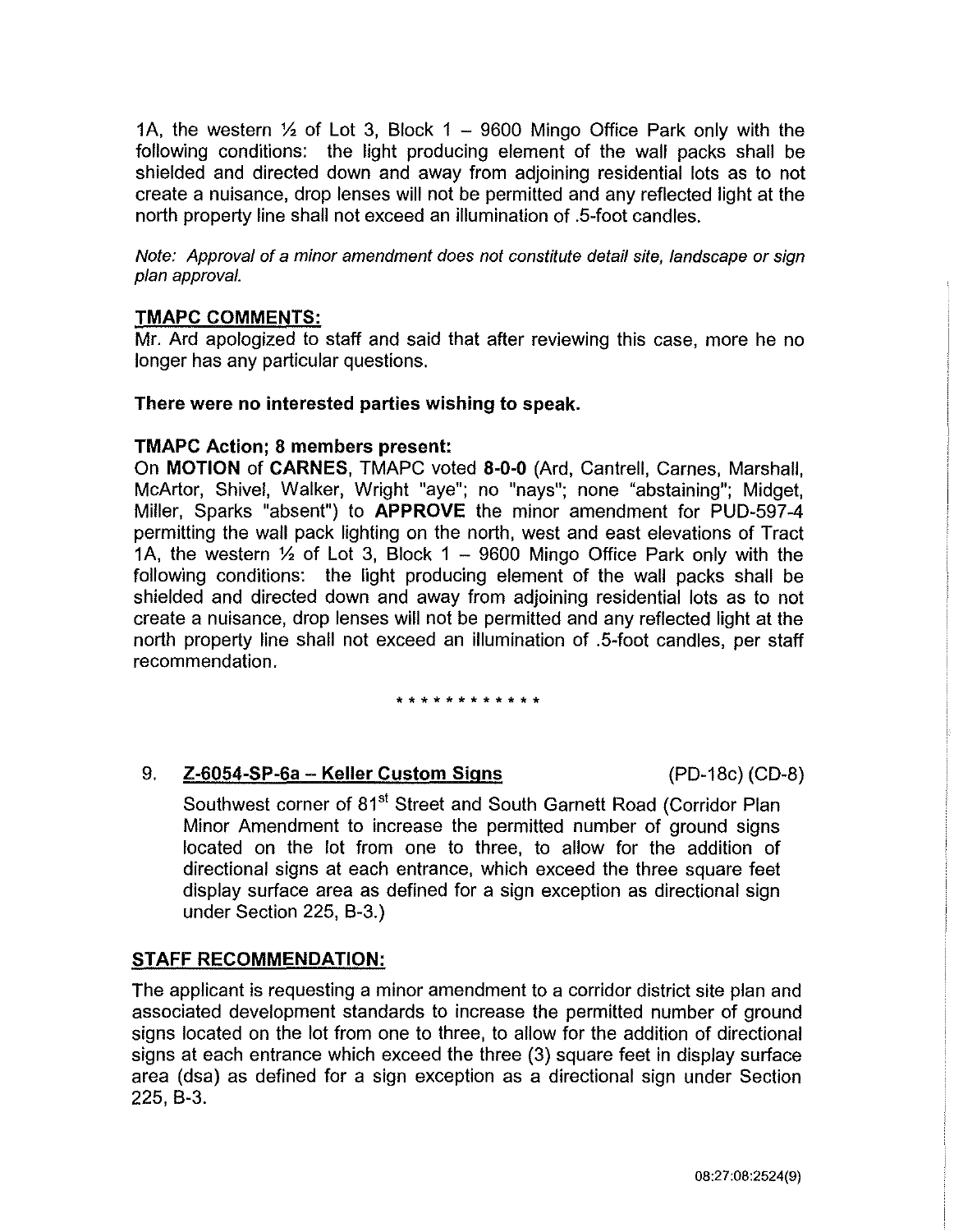This lot has frontage on both 81<sup>st</sup> Street and South Garnett Road, each classified as arterial streets by the Major Street and Highway Plan. Established development standards for this corridor district parcel allow one (1) ground sign on the lot with a maximum dsa of 250 square feet (SF). In addition, Section 225, B-3 of the Code allows directional signs not exceeding three square feet in display surface area to be exempt from the permitting and detail sign plan review processes. Staff believes that the development of 225, B-3 considered directional signs located on the interior of parking lots, and does not necessarily consider directional signs needed at higher traffic access points to lots with frontage along two major arterial streets. It is also staff's opinion that directional signs in the interior of parking lots should be limited to three (3) feet in dsa. However, staff feels there should also be a provision for larger directional signs needed at access points along major arterial streets that are easier for drivers to see as they maneuver off a major arterial street, and into a parking lot designed for drive-thru banking and similar automobile oriented facilities.

The applicant is agreeing to keep the aggregate display surface area for the three signs under the 250 SF over-all dsa permitted for the one ground sign allowed on this lot.

Since the parcel is located at the intersection of two major arterial streets in combination with the aforementioned, staff recommends **APPROVAL** of minor amendment Z-6054-SP-6a, allowing two additional ground signs and limiting the over-all dsa for ground signs on Lot 1, Block 1 - Union Place to 250 SF in the aggregate.

Note: Approval of a minor amendment does not constitute detail site, sign, or landscape plan approval

## **TMAPC COMMENTS:**

Mr. Ard asked about the verbiage in the staff recommendation for this application: "However, staff feels there should also be a provision for larger directional signs needed at access points along major arterial streets that are easier for drivers to see as they maneuver off a major arterial street, and into a parking lot designed for drive-through banking and similar automobile oriented facilities." Mr. Ard asked staff if this is something staff would like to see going forward, is it a provision that staff worked into this particular recommendation or does staff believe that there is need to change the Zoning Code to meet that need? In response to Mr. Ard, Mr. Sansone stated that it is simply an opinion and it is not an attempt to change the Zoning Code. Mr. Sansone apologized and stated that perhaps that sentence should not have been in the staff recommendation. Perhaps it should be addressed later when the Sign Code is being considered. Mr. Sansone expressed his opinion that directional signs at today's current requirement may not be large enough for drivers to see while pulling into the property.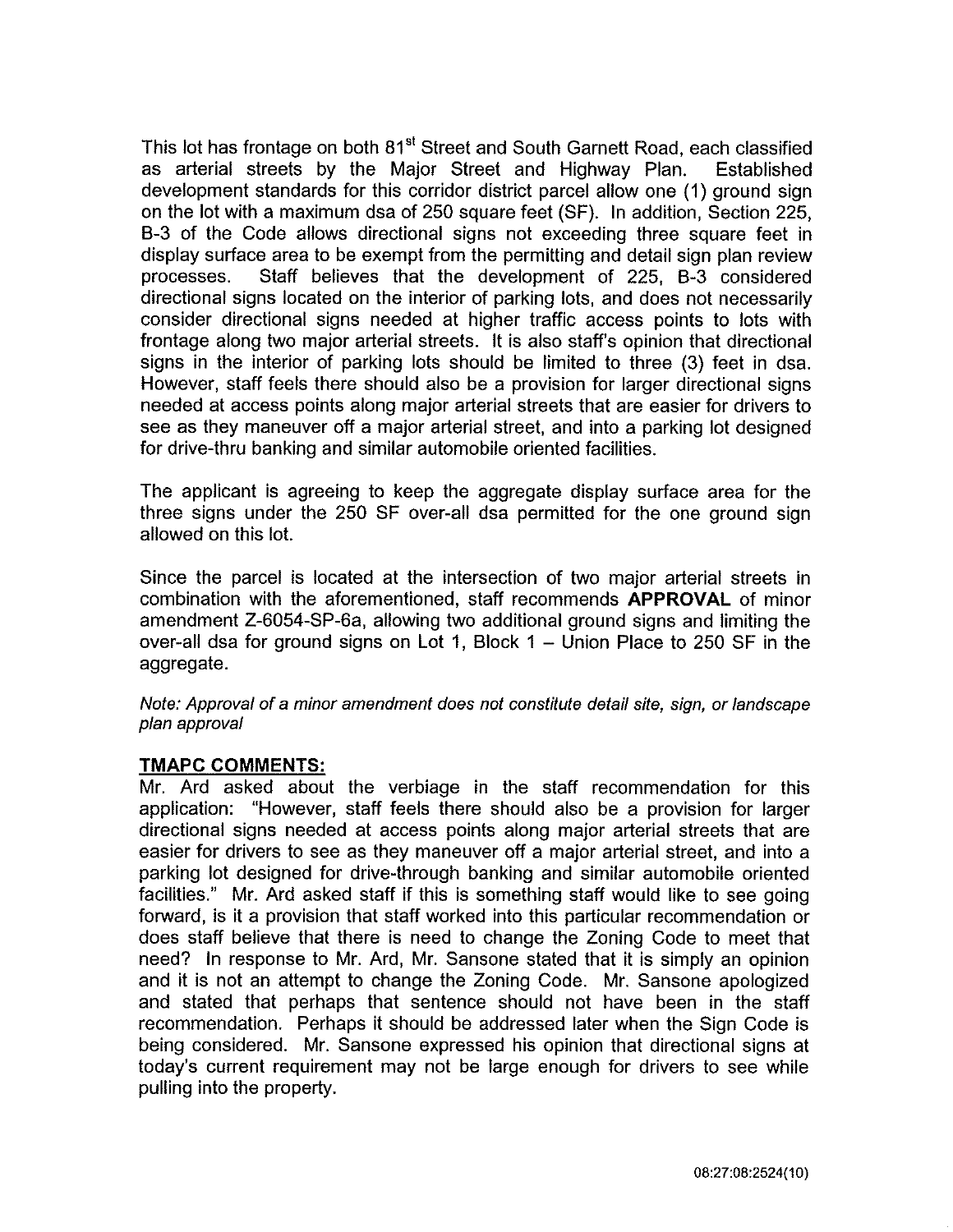Mr. Carnes stated that several years ago during the APA National Conference in Montreal, cities were advised to take a look at the City of Tulsa's directional signs for an example of how to handle them. Once someone pulls into a parking lot, he/she needs to be able to find out where they are going and staff championed in the Zoning Code by doing this.

#### **There were no interested parties wishing to speak.**

#### **TMAPC Action; 8 members present:**

On **MOTION of CARNES,** TMAPC voted **8-0-0** (Ard, Cantrell, Carnes, Marshall, McArtor, Shivel, Walker, Wright "aye"; no "nays"; none "abstaining"; Midget, Miller, Sparks "absent") to **APPROVE** the minor amendment Z-6054-SP-6a, allowing two additional ground signs and limiting the over-all dsa for ground signs on Lot 1, Block 1 - Union Place to 250 SF in the aggregate, per staff recommendation.

#### \* \* \* \* \* \* \* \* \* \* \* \*

#### **Continued Item 5:**

5. **South Town Market-** (8324) Final Plat (PD 26) (CD 8) Northeast corner of East 101<sup>st</sup> Street South and Memorial Drive

### **STAFF RECOMMENDATION:**

This plat consists of seven lots in one block on 21 acres.

All release letters have been received and staff recommends **APPROVAL.** 

#### **TMAPC COMMENTS:**

Mr. Ard asked Mr. Boulden if he had the chance to review the language. In response, Mr. Boulden stated that he doesn't see the language he was looking for in the covenants. He has been provided an appendix out of the Subdivision Regulations that is a separate document that can be filed to include covenants to cover this area. His recommendation would be to either waive the Subdivision Regulations as to this particular provision or require a separate covenant to be filed of record that would be in compliance with the regulation 2.6 of the Subdivision Regulations.

Mr. Ard asked if the Planning Commission has been missing the boat on final plats in the past or is this something that the Planning Commission should be made aware of as far as final plat consideration. In response, Mr. Boulden stated that he is not absolutely sure that the boat has been missed on this. He recalls that some plats to contain language that would cover this area; he simply doesn't see it in this one final plat. The Planning Commission not knowing the stage the construction plans are in just really has the plat to rely on. In response, Mr. Ard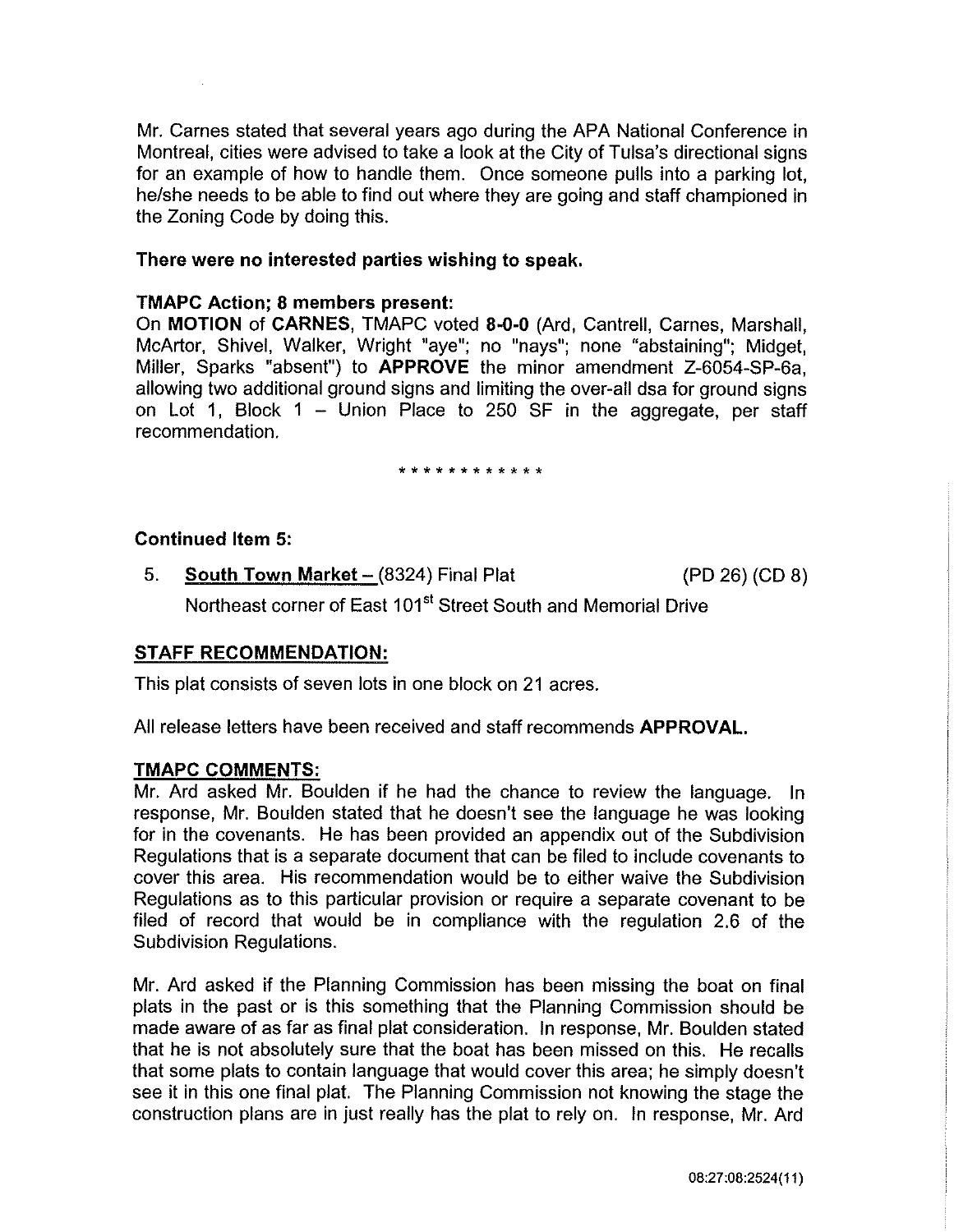stated that he didn't mean "miss the boat" and that was wrong terminology on his part.

Mr. Ard asked Mr. Boulden how the motion should be phrased for this particular case. In response, Mr. Boulden stated that he would ask if Mr. Reynolds has any suggestions and explains what the constraints would be for the project.

Mr. Boulden recognized Mr. Wallis.

Mr. Wallis, 8618 East 100<sup>th</sup> Place, 74133, stated that he wished he had looked at the Subdivision Regulations document long ago because these are the rules that have to be followed by developers. He requested that the Planning Commission make sure that this is applied consistently. He commented that he is not asking for unnecessary delays or putting this off, but he would like to see things come before the public done correctly and done the way the regulations state.

Mr. Ard stated that he believes that there are checks and balances in place so by end of the day things are done correctly and he doesn't have any doubt about that. The City and INCOG staff have changed procedures over the last year or two to make things more streamlined. It is policy and procedure to have assurances in place to assure that things will happen in a certain manner and format. He believes that within the bounds of correct development procedure, it comes before the Planning Commission several times and to the City of Tulsa several times and the TAG Committee. He wouldn't want to give anyone the perception that things are not being done appropriately and correctly. There are always better and more efficient ways to do things and he believes that it is great that there are checks like this in place.

Mr. Wallis stated that he didn't intend to make any insinuating comment today, but it feels like he was not made aware of these regulations until today. He reiterated that he wanted to make sure that the changes in the language regarding the gate have been signed off on and how does it factor in to all release letters and being able to approve this with the final construction exception.

In response to Mr. Ard, Mr. Alberty stated that he assumes that when Mr. Wallis referred to PUD release letters, he was referring to release letters from the various departments and Public Works, etc. Staff doesn't actually receive a PUD release letter. Under a PUD, a site plan is submitted and a site plan is approved. The site plan has been approved for the subject property and today it appears that a subdivision plat and PUD is getting mixed up and causing some level of confusion or overlapping language. The PUD has to be approved with a detail site plan, which is thoroughly checked. It is then sent to the permit center and a zoning official, as part of the permitting process, has to check to make sure the zoning is appropriate and in a PUD, he checks all the conditions and the site plan must correspond with the site plan that is submitted with a permit package.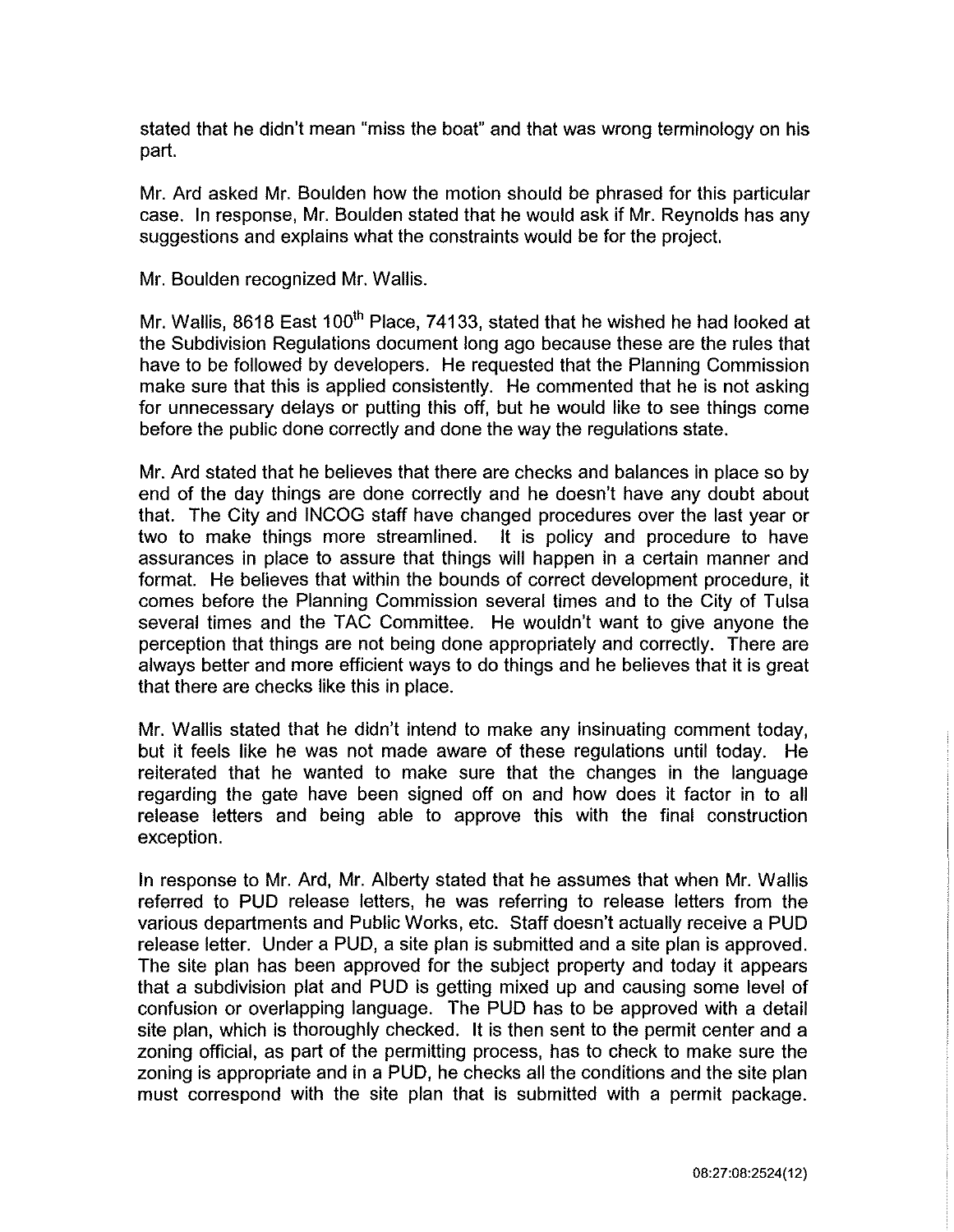There is a high degree of checks and balances to make sure that what was approved is what is being permitted for. The same degree of checks and balances are on the subdivision plat. Mr. Alberty stated that he can assure the Planning Commission that Public Works is not going to issue a letter of release until they have full assurance that what is required is in the process of being met and will be met. That is the reason for the letter of agreement that is also part of the Subdivision Regulations, which he believes in this case has been signed and agreed to. There are so many checks and balances it is almost bureaucratic at this point.

### **Applicant's Comments:**

**Ted Sack,** 111 South Elgin, 74120, stated that he believes that Mr. Wallis is referring to the changes that were made by the City Council to the north entrance gate. It was a requirement that the entrance be approved by the Traffic Engineer and the Fire Marshal. The changes have been made to the plan and received the Traffic Engineer's signature and eventually received a signature from the Fire Marshal's office. The north entrance has been revised per the City Council changes and the detail site plan has been signed off by Traffic and a Fire Marshal representative.

Mr. Carnes stated that Mr. Wallis stated that he is not an attorney and nor is he an attorney, so therefore he would like to move that the final plat be approved per staff recommendation. He doesn't think the Planning Commission is supposed to be lawyers.

### Seconded by McArtor.

Mr. Ard asked Mr. Boulden if the Planning Commission needs to add anything to the motion. In response, Mr. Boulden stated that it appears that the final construction plans have not been approved. Mr. Boulden asked Mr. Sack if he thought he could add that language that the Subdivision Regulations is referring to on the face of the plat. In response, Mr. Sack stated that he could put it on the face of the plat if desired by the Planning Commission. Mr. Sack stated that this has never been required with any other plat and nine times out of ten the final construction plans are not filed.

Mr. Boulden asked staff is they were okay with the language being put on the face of the plat. In response, Mrs. Fernandez indicated that staff would concur with the language being on the face of the plat.

Mr. Boulden stated that the motion would be one of two options: 1) waiver of the Subdivision Regulations; or 2) that the approval is on the condition of adding restrictive covenants referred to in Section 2.6 to the plat.

Mr. Carnes stated that he would rather see the Planning Commission waive the Subdivision Regulations than to open this can of worms that will keep coming